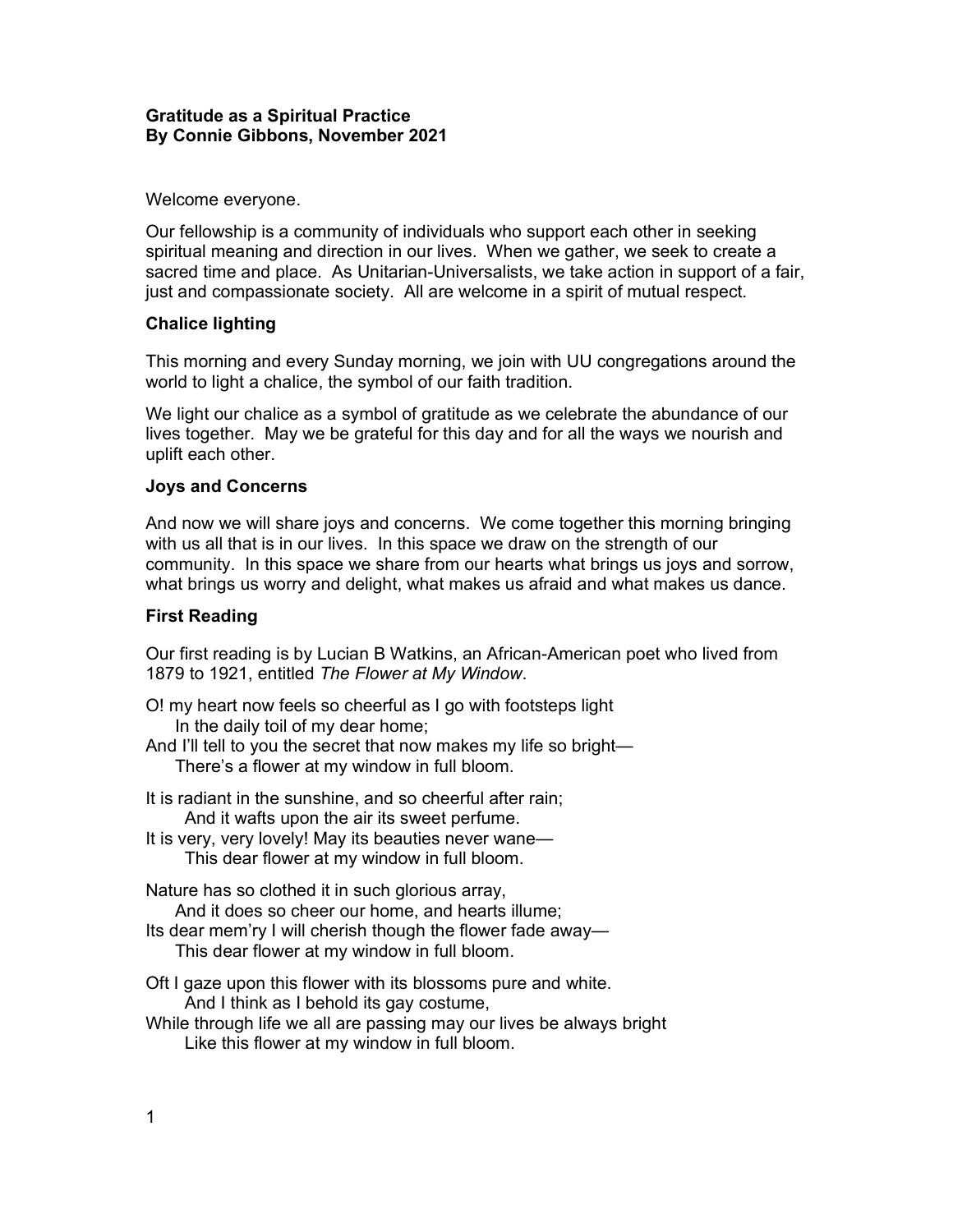# Hymn - Spirit of Life

Spirit of life, come unto me Sing in my heart, all the stirrings of compassion Blow in the wind, rise in the sea Move in the hand, giving life the shape of justice Roots hold me close, wings set me free Spirit of life, come to me, come to me.

## Reading

Our next reading is by Susan Manker-Seale in Everyday Spiritual Practice, ed Scott W. Alexander.

Deep in our innermost core we yearn to be connected with the mystery we call God, or nature, or the spirit. We yearn for that sense of oneness with each other and all creation, to know our place and our value. And, often, we yearn for someone to show us how to get there, to direct us to the right path that will lead us on the way to a deeper spirituality.

There is no one right path to a deeper spirituality. There are many right paths, and the one you choose may serve for a while, and then need to be changed over time. Like the Buddha who left everything to go off in search of enlightenment, you may find yourself going back to yourself in the end, as did he, to your own home and people, to a greater understanding of the value of the mundane alongside the spiritual, and the importance of learning to balance your life.

## Sermon

When I was around 35, I wasn't having an easy time. I had just made the difficult decision to stay in Australia permanently, I was in a painful relationship with a married man, I had to leave my lovely company-provided house in Toorak and move into to a fairly old and crummy house in the suburbs.

On the first morning after the move, I woke up alone in a house I didn't like, in a suburb I didn't relate to, surrounded by chaos, so many boxes, no chance of any help from my paramour, so much to do, all on my own. I was feeling overwhelmed, lonely, and a bit frightened.

And just as I stood around looking at all this mess, feeling pretty sorry for myself, wondering where to start, the doorbell rang. It was my friend Sharon and her husband Graeme. And Graeme was wearing his toolbelt.

When I think of that moment, I can still remember the profound feeling of gratitude I felt. I can still feel it. It's almost physical. Just thinking about it still makes me feel quite emotional.

Today I'm going to talk about gratitude as a spiritual practice – or at least a practice. But first, let's talk about gratitude itself. What is gratitude?

First and foremost, it's a feeling. Like the feeling I just described.

I'm expect all of you have also experienced an intense feeling of gratitude arising spontaneously in response to something good that happened in your life. Small acts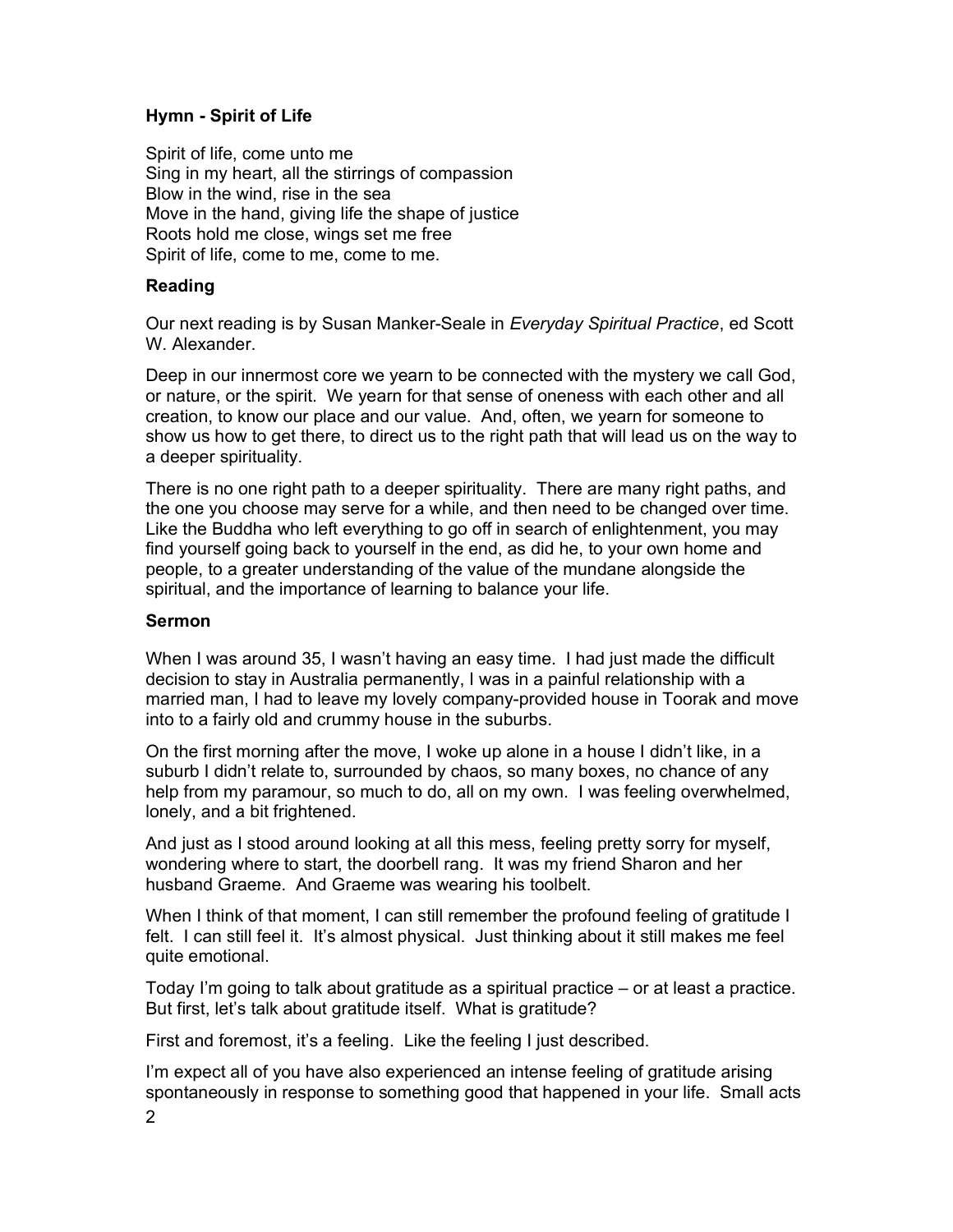of kindness, generous offers and acts of help and support when we really need them. When these things happen, when we are given gifts – tangible or intangible – we can feel it. We know it – that's gratitude.

And gratitude is an important way of connecting with other people. We're taught when we're young to say "thank you" when we're re helped or given something. Words of thanks signal acknowledgement of another's part in benefiting our lives. "Thank you" is a part of our human connection. It says, "I noticed what you did, and I am glad, I appreciate you."

This is an important way that we connect with the people around us. To feel gratitude and not express it would be a missed opportunity to make a positive connection with another person.

In our culture we have become accustomed to getting immediate gratification and for feeling entitled to all the gifts we have. Many, many good things come to us almost effortlessly throughout our lives. Feeling thankful and expressing gratitude reminds us we are not entitled -- and that many people – both near and far – do not have the gifts we have. To live without gratitude – to not express gratitude -- would be selfish. It would be an implicit claim of entitlement and privilege.

Gratitude reminds us of how dependent we are on those around us. The practice of saying "thank you" is a reality check on our tendency to think we don't need others. It's important to acknowledge the network of relationships that we live in. And not only our relationships with other people, but also our relationship with the universe, the interdependent web that we're a part of.

Sometimes there's a person to be grateful to. But other times, there's no one person to thank. You're just grateful for the gifts you've received or the situation you're in. But who are your feelings directed to? Who are you thanking?

Many religions focus a lot on gratitude – gratitude to god. Praise God. Thanks be to God. Thank you, Jesus. We hear that a lot. The Judeo-Christian tradition has some wonderful language of gratitude. Here's just a few lines from Psalms Chapter 104:

Thou makest springs gush forth in the valleys; they flow between the hills, they give drink to every beast of the field; the wild asses quench their thirst. By them the birds of the air have their habitation; they sing among the branches. From thy lofty abode, thou waterest the mountains; the earth is satisfied with the fruit of thy work.

But, if you don't believe in a personal god, who do you thank for the shining sun or the sound of a magpie caroling? If you don't believe in a "thankable" god up there collecting praise, you might wonder how to direct your gratitude.

But you don't need to believe that there is a "divine someone" to experience and express gratitude. The important thing is to notice it and express it, if only to yourself. You might say "Thank you, Universe" or just, "I am grateful."

The word gratitude comes from the Latin word *gratia*, which means gratefulness, but also grace or graciousness, depending on the context. In some ways, gratitude encompasses all of these meanings. Gratitude is a thankful appreciation of what we have received, whether it's tangible or intangible. With gratitude, we have the grace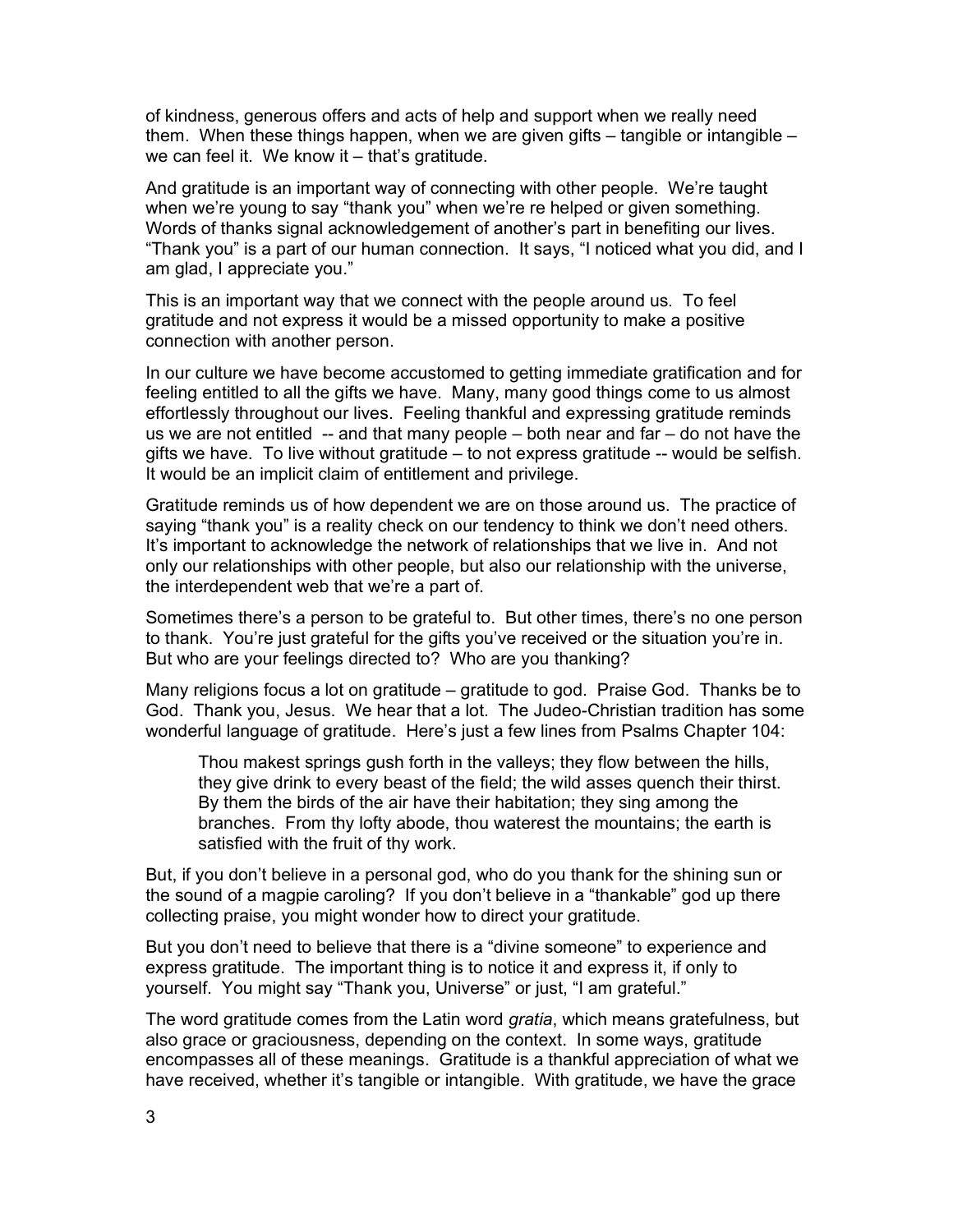to acknowledge the goodness in our lives. In the process we usually recognize that the source of that goodness lies at least partially outside ourselves. As a result, being grateful also helps us connect to something larger than ourselves as individuals — whether to other people, to nature, or a higher power. It connects us to the interdependent web of all existence.

But why should we make gratitude a practice? Why make a conscious effort to count our blessings?

A quick search on the web unearthed quite a few articles about the research into the positive benefits of gratitude. It turns out that cultivating an "attitude of gratitude" has been linked to better health, sounder sleep, less anxiety and depression, greater satisfaction with life and kinder behaviour toward others.

For example, an experiment conducted at the University of California instructed people to keep a journal listing five things they were grateful for -- like a friend's generosity, something they'd learned, a sunset they'd enjoyed. Just one sentence for each of the five things — and done only once a week. After two months there were significant effects. Compared with a control group, the people keeping the gratitude journal were more optimistic and felt happier. They also reported fewer physical problems. After two months of once a week!

A Harvard study also showed that gratitude is associated with greater happiness. Gratitude helps people feel more positive emotions, relish good experiences, improve their health, deal with adversity, and build strong relationships. Another study showed that feeling grateful makes people less likely to turn aggressive when provoked.

Not just psychologists, but philosophers have also had much to say about gratitude.

Ralph Waldo Emerson, one of our own – a Unitarian Minister for a time, who lived from 1803 – 1882, said this: "Cultivate the habit of being grateful for every good thing that comes to you, and to give thanks continuously. And because all things have contributed to your advancement, you should include all things in your gratitude."

Charles Dickens, another Unitarian, said, "Reflect upon your present blessings, of which every man has plenty; not on your past misfortunes, of which all men have some."

Dalai Lama – "Every day, think as you wake up: Today I am fortunate to have woken up. I am alive. I have a precious human life. I am not going to waste it."

Rumi, 13th century Persian poet: "If you have only one prayer in your life – make it thank-you."

The philosopher Baruch Spinoza, who lived in the 1600s, advocated quite a specific gratitude practice. He suggested that we ask ourselves the following three questions 1) who or what inspired me today 2) what brought me happiness today and 3) what Brought me comfort and deep peace?

So let's consider the idea of a gratitude as a spiritual practice? First of all, what is a spiritual practice?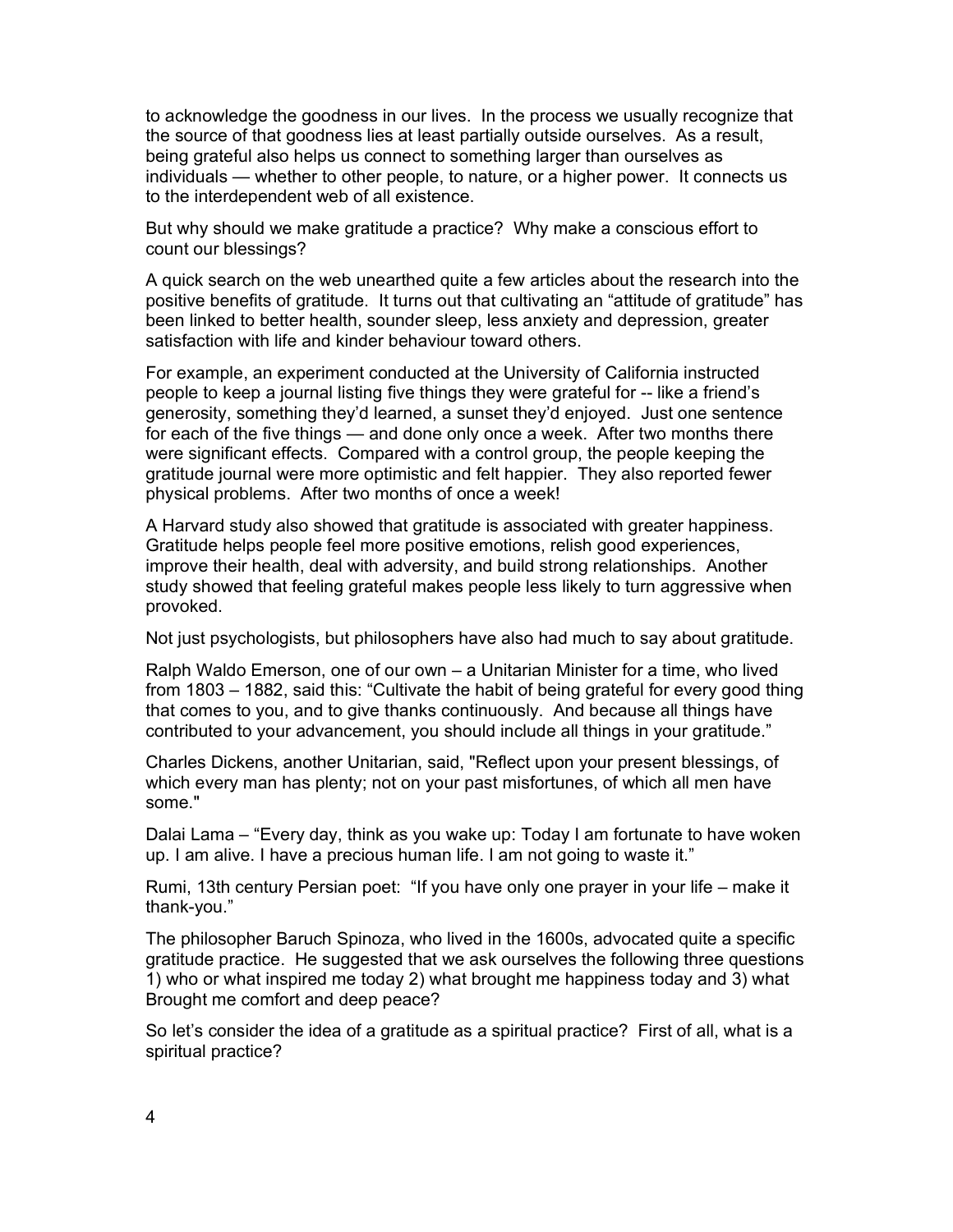According to this book, Everyday Spiritual Practice, it is an activity in which you can regularly and intentionally engage. It is a time to focus on being the kind of person you wish to be. It can offer a "time-out" from the regular hustle and bustle of our days. And hopefully, a spiritual practice will help you feel spiritually connected or fulfilled. Scott Alexander, who edited this book, says a spiritual practice significantly deepens the quality of your relationship with the miracle of life, both within and beyond you. There are many forms of spiritual practice. This book mentions contemplation, mindfulness, creating an altar, sacred reading, prayer, fasting and meditation. Gratitude is just one possible focus for a spiritual practice.

But among the many spiritual practices available, gratitude is perhaps one of the most accessible and one of the most powerful.

And there are many was to express gratitude as a spiritual practice. You can express gratitude out loud to yourself or to someone else. You can write down what you're grateful for. You simply silently and intentionally name what you're grateful for.

Let's look at a few practices.

#### A Gratitude Journal

Keeping a gratitude journal is one of the ancient spiritual practices. it's been discussed in literature throughout the millennia.

A gratitude journal doesn't need to be formal. Some people keep a notebook on the nightstand and think about several things that happened to them during the day that they are grateful for before they go to sleep -- or when they wake up in the morning. Now we even have the ability to record on our phones.

Some people pick a number – three or five – that they will identify each week or each day. This is a very easy way to start. But as you write, try to be specific and think about the sensations you felt when something good happened to you.

The medium doesn't have to be permanent. One writer said she had gotten great satisfaction at writing what she was grateful for in the sand.

There are different views about whether to keep the records. Some people find benefit in rereading these journals when times are difficult. Or believe that reviewing your journal could help you get insight into yourself and your life. Others think maintaining an archive isn't the point and it isn't necessary to benefit from this practice.

Either way, It's the act of opening your heart and expanding your awareness to the abundance of good in the world that's the primary source of this benefit.

#### Gratitude Walk

Another form of a gratitude practice is to combine it with walking.

Rev Lee Anne Washington, of the First Unitarian-Universalist Church of Jacksonville Florida described her gratitude practice that she incorporates into her daily walk. First, she becomes aware how her body feels and feels grateful for her body and for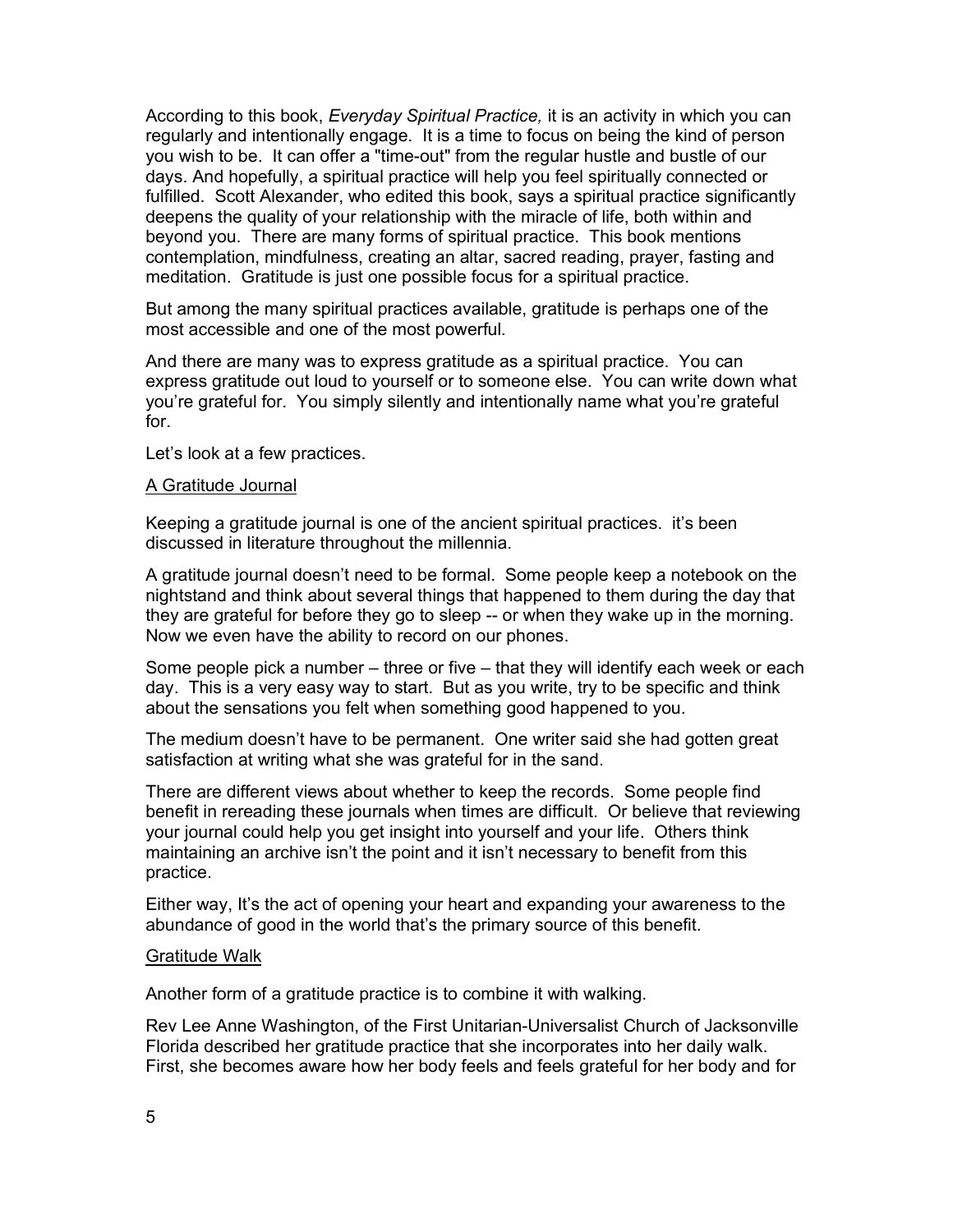the ability to walk. Then she becomes aware of her surroundings – the sights and sounds and smells and she appreciates the beauty around her.

Then she becomes aware of her own breathing, quiets her mind (or tries to) and lets the things in her life or in her day that she is grateful for come to her.

I like this idea because I find that developing a new habit comes more easily if I attach it to something that I already do. Making your daily walk a daily gratitude practice, could be a great way of incorporating this practice into your life.

#### 7th Principle Gratitude

Rev Washington had another idea that I really love. She uses the  $7<sup>th</sup>$  UU principle as inspiration for gratitude.  $7<sup>th</sup>$  principle: Respect for the interdepended web of all existence of which we are a part.

Try taking one small thing that you enjoy and find gratitude for all that has gone into it.

For example, if you like apples. Think about and be grateful for how easy it is for us to go to a store and buy an apple. Be grateful for the grocer who got up early and bought that apple for his shop. Think of the farmer, perhaps generations ago, who planted that tree. And thank the farmer who tended the tree, the worker who picked the apple and the drivers who brought it from the farm to the city. Thank the bees who pollinated the tree, the worms that cultivated the soil and the rain that watered it. Feel gratitude for the beauty of that apple tree in the springtime.

#### Share your gratitude

You may wish to share your gratitude. What about writing a thank-you note to someone who had a positive effect on your life? Send it, or even deliver and read it in person if that works for you. You could make a practice of sending one gratitude letter a month.

### Other ways to cultivate gratitude

Create a wall of photographs that remind you of your gratitude, find an image that you use as the desktop for your computer or phone. You could keep a bowl that you drop a pebble into whenever you feel grateful. Any way that will enable you to bring your gratitude to mind throughout the day and to express your gratitude for all of the blessings in your life.

Sometimes we are suffering too much to feel grateful. There are days, even weeks or months, when we are overwhelmed by problems or pain or tragedy or disappointment. At those times, we may not feel lucky or blessed. Gratitude may feel out of our grasp.

Sometimes, well-meaning people point out that we still have things to be grateful for. But when we can't feel grateful, we can't. At least, not right now.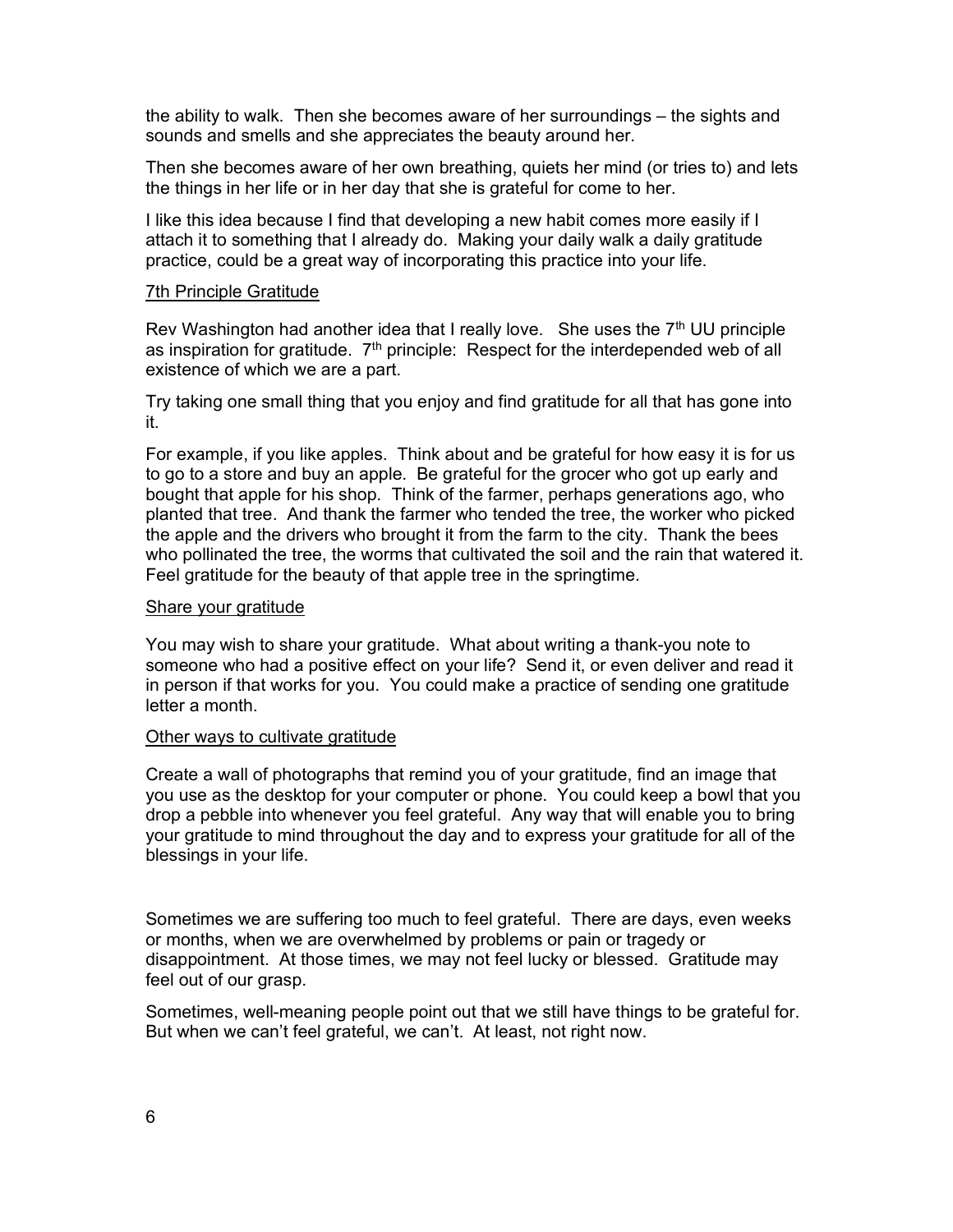But this might be good time to try the  $7<sup>th</sup>$  Principle method to focus on feeling grateful for one small thing and the web that supported it. In times of difficulty, even small feelings of gratitude can be a very healing practice.

My practice is to think of three things I'm grateful for just before I go to sleep. I like it. I never have trouble thinking of three things. And it leaves me with a nice, warm and comfortable feeling to take with me into my sleep.

So, gratitude is a feeling. It's a wonderful feeling. It can swell our hearts and make us feel safe, supported, loved, and lucky. A gratitude practice is a way of finding this feeling, to bring to mind and heart all the good that is in our lives and let that feeling wash over us.

May each of us find gratitude for all the gifts that we have received.

And may each of us feel the warmth of that grace in our hearts.

May it be so. Amen

## A moment for gratitude

Let's take a moment to think about the things we feel grateful for today. Then, if anyone would like to, they can share a gratitude with the group.

### Hymn – For the Beauty of the Earth.

For the beauty of the earth, for the splendor of the skies, For the love which from our birth over and around us lies, Source of all, to thee we raise this our hymn of grateful praise.

For the joy of ear and eye, for the heart and mind's delight, for the mystic harmony linking sense to sound and sight. Source of all, to thee we raise, this our hymn of grateful praise.

For the wonder of each hour, of the day and of the night, Hill and vale, and tree and flower, sun and moon, and stars of light. Source of all, to thee we raise, this our hymn of grateful praise.

For the joy of human care, sister, brother, parent, child, For the kinship we all share, for all gentle thoughts and mild. Source of all, to thee we raise, this our hymn of grateful praise.